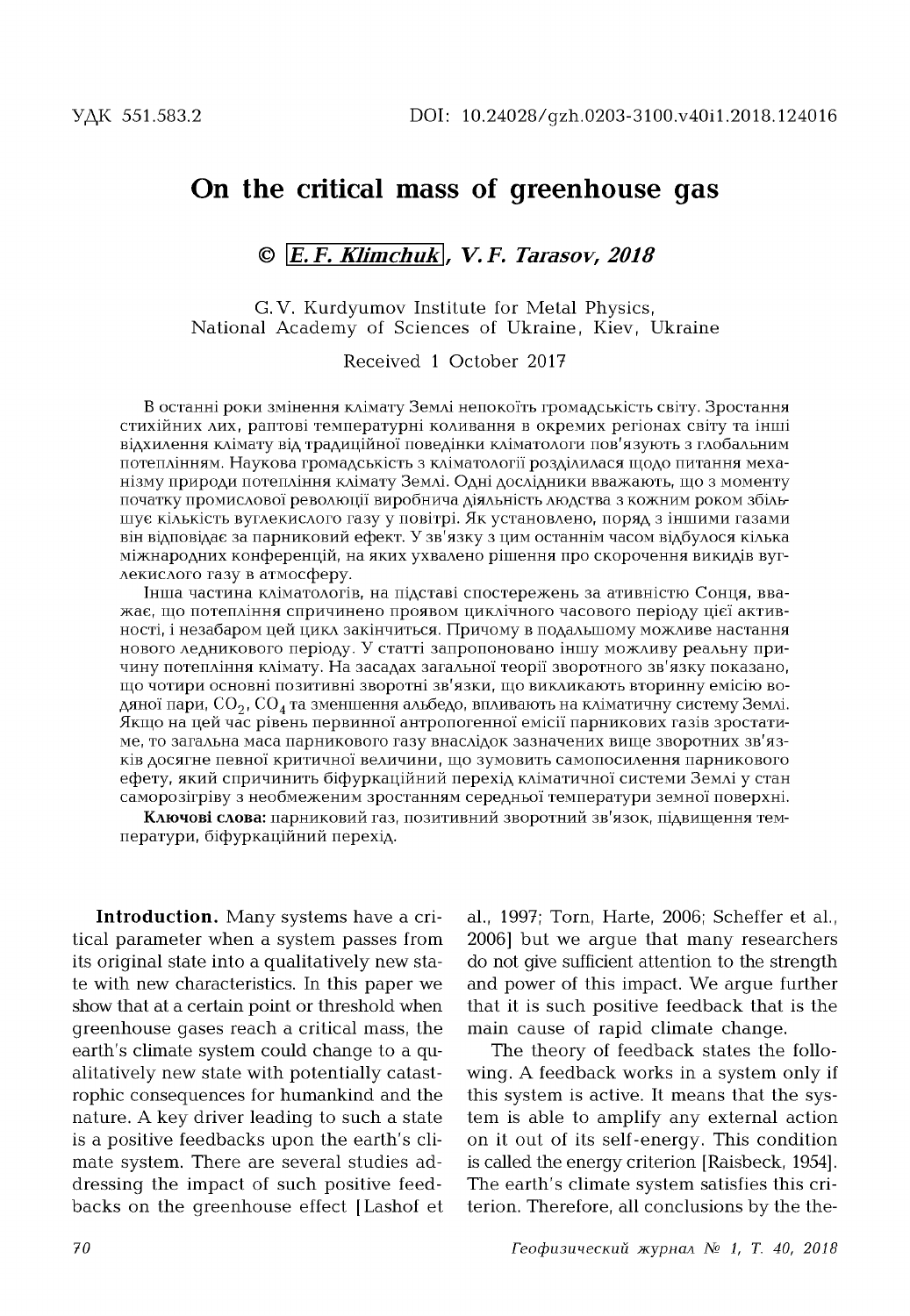ory of feedback can be used to research the influence of feedbacks on the earth's climate system.

To the possibility of these disastrous consequences have pointed ut earlier [Klimchuk, Tarasov, 2005]. Now we want to return to this question making some additions.

Analysis of feedback. An active system of any kind with feedbacks is shown schematically in Fig.1, where 1 is active system itself, 2 is the feedback unit, 3 is the summing unit,  $U_1$  is the input action (signal),  $U_2$  is the response of the system to the input signal  $U_{\text{in}}$ ,  $U_{\text{fu}}$  is the response (signal) of the feedback, and  $U_{\text{in}}$  is the resulting action (signal) at the input of the system. The core of the feedback process is as follows. A part of the output response  $U_2$  of the system comes through the unit of feedback in the form of  $U_{\text{fu}}$  to the summing unit, where it is added to the input action  $U_1$ , forming the resulting input signal  $U_{\text{in}}$ . If the signs (phases) of signals  $U_1$  and  $U_{f<sub>u</sub>}$  coincide, the signal  $U_{\text{in}}$  and the response  $U_2$  increase accordingly to feedback. Otherwise a feedback is negative. The equality of signals  $U_1$  and  $U_{\text{fu}}$  means that the internal control or self-control is realized by the  $U_{\text{fn}}$  signal in systems with feedbacks. This is the essence of the principle of feedback.

The input action  $U_1$  and the response  $U_2$ of the system may have different physical nature. The signals  $U_1$  and  $U_{\text{fu}}$  are always similar. The latter is implemented, when necessary, by the appropriate transformation of the nature of  $U_2$  into a unit of feedback. Therefore, in considering the earth's climate system when the input action  $U_1$  is understood as the increase of anthropogenic emissions of greenhouse gases, we can speak of positive feedbacks only when there are such responses  $U_{\text{fu}}$  that represent increases of secondary emissions of greenhouse gases generated in the earth's climate system due primarily to anthropogenic emissions of greenhouse gases. These positive feedbacks are discussed below.

It is easy to show that the transmission factor (function)  $K_{\text{fu}}$  of the system with a feedback shown by the structural scheme



Fig. 1. Schematic structure of feedback.

in Fig. 1, is expressed by the following ratio [Bode, 1945]:

$$
K_{\text{fb}} = \frac{U_2}{U_1} = \frac{K_0}{1 - \gamma K_0} = \frac{K_0}{1 - S} = \frac{K_0}{F}, (1)
$$

where  $K_0 = U_2/U_1$  is the transmission factor (function) of the system without a feedback,  $\gamma = U_{\text{fu}}/U_2$  is the transmission factor (function) of a unit of feedback,  $S = \gamma K_0$  is the loop amplification (reversion ratio) in the feedback loop in open position, and *F* is the recurrent difference.

In the ratio (1) it is assumed that the transmission functions of the summing unit 3 on signals  $U_1$  and  $U_{\text{fu}}$  are equal to unity. The function  $\gamma$  is otherwise called the feedback factor and in the case of a positive feedback is usually denoted by  $\alpha$  and in case of a negative feedback by  $\beta$ .

If the output of the unit of feedback 2 is disconnected from the adder 3 and the unit action is used at the input of system 1 , the response at the output of the unit of feedback will be numerically equal to the loop gain *S*, which in case of multiloop feedbacks is usually called the reversion ratio. In research on the feedback theory the reversion ratio is usually denoted by *T*. We back out of this rule as in what follows we denote temperature by this letter.

In structural scheme in Fig. 1 for the open feedback loop:

$$
S = \gamma K_0 = \frac{U_{\rm fu}}{U_2} \frac{U_2}{U_1} = \frac{U_{\rm fu}}{U_1}.
$$
 (2)

Taking into account that in case of a positive feedback the signs (phases) of signals  $U_1$  and  $U_{\rm fu}$  coincide and for a negative fe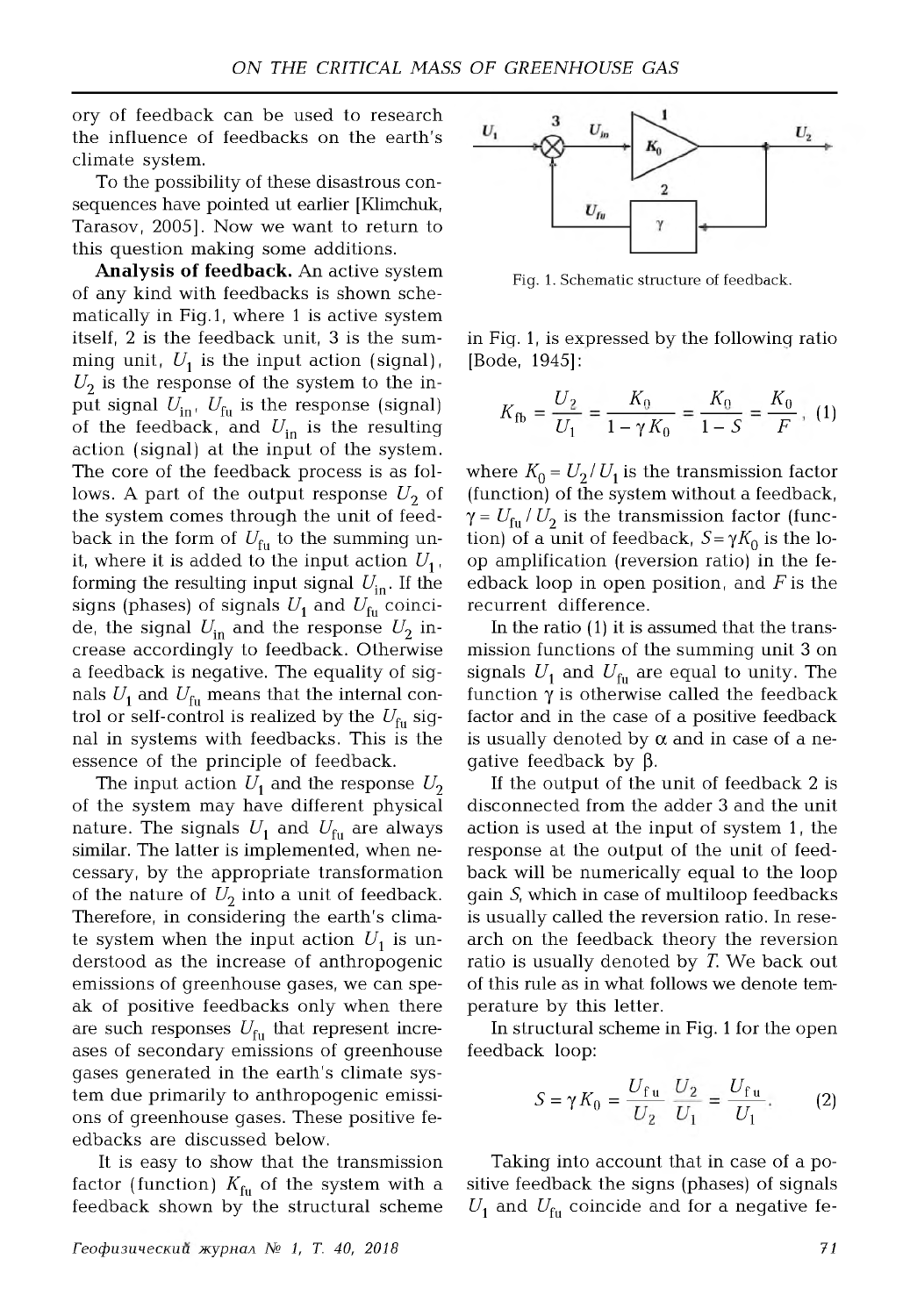edback they are different, in the former case  $S > 0$ , in the latter  $S < 0$ .

According to the value of *S* in case of a positive feedback, 3 modes of operations with such feedbacks are distinguished.

The first of them, which is called *subcritical*, is realized when  $0 < S < 1$ ,  $F < 1$ ,  $K_{\text{fu}} >$  $> K_0$ ,  $S = 1$ ,  $F = 0$  correspond to the second mode called critical. This mode is also called the critical point or the point of bifurcation. In this mode the function  $K_{f<sub>u</sub>}$  has infinite break. Physically it means that the finite response  $U_2$  of the system is possible at the indefinitely small input action  $U_1$ . That is why its functioning is also possible without  $U_1$ . In fact, when  $S = 1$ , according to (2),  $U_{\text{fu}} =$  $= U_{1}$ , which means that the feedback response is an exact copy of the input action. As a result, the system in a critical mode after dormancy breaking is able to continue its movement without the input action  $U_1$ because the input action will be replaced by the response  $U_{\rm fu}$ , which is self-sustaining, being its own cause and effect. Consequently, when  $S = 1$ , qualitative changes occur in the system. It passes from the mode of external action into the mode of self-triggering (self-exciting oscillation mode) and its movement becomes free self-sustaining, that is, a self-movement. This self-movement is stationary and takes place at a constant speed defined by the initial conditions.

And at last the third mode, called *supercritical* , is realized when *S >* 1. Under this mode the systems with a positive feedback are in a state of dynamic instability, under which the differential equations describing such systems have divergent solutions. As in every cycle of self-triggering the signal  $U_{\text{fu}}$  increases by the factor of  $S > 1$ , after dormancy breaking the self-movement of such systems exponentially evolves to the point of their self-destruction or transition into some stationary state. The latter is possible only if at some value of the output response  $U_2$  the partial derivative  $S' = \partial S / \partial U_2$ becomes negative. As a consequence, as  $U_2$ increases further, the reversion ratio will fall to the value  $S = 1$  and the system will pass into a state of stationary self-movement with

the limiting value  $U_2 = U_c$  = const. If for some reasons  $U_2$  exceeds  $U_{c}$ , the reversion ratio will become subcritical  $(S<1)$ . Selftriggering in the system will stop and as a result of self-braking the system will return to the stationary state  $U_2 = U_c$  with  $S = 1$ . If, on the contrary,  $U_2$  decreases, the reversion ratio will become supercritical  $(S > 1)$ . As a result of this, self-triggering will increase and the self-acceleration of the system will return to the stationary state again with  $S = 1$ . Therefore, at any deflections of  $U_2$  from  $U_c$ the system independently comes back to a stationary state. In equations of motion of such self-regulation systems these states correspond to limit stable cycles that are called attractors in mathematics. No matter how these cycles are reached, their realization is equivalent to the availability of internal self-regulation by means of negative feedbacks in the systems.

Examples of systems with or without attractor cycles are nuclear reactors and atomic bombs. The stationary mode of the former at the preset power levels is realized by the systems automatically controlling the critical value of the reversion ratio  $S = 1$ , which in this case is called the multiplication constant of secondary neutrons. There is no internal self-regulation in atomic bombs. That is why in atomic bombs if  $S > 1$ , the evolution of chain self-sustaining fission reactions tends towards unlimited growth, which leads to their self-destruction through explosion. The mass of the fissile material necessary for the bifurcation transition to the condition of the mentioned chain reaction to occur is called critical.

**Discussion.** Returning to the earth's climate system , we consider the increase of GhG emissions to be the input action for the earth's climate system, and the increase of mean temperature of the earth's surface to be the response. Then the function of the transmission of the climate system without taking into account its feedbacks can be described in the following way:

$$
K_0 = \frac{\partial T_0}{\partial V_0},\tag{3}
$$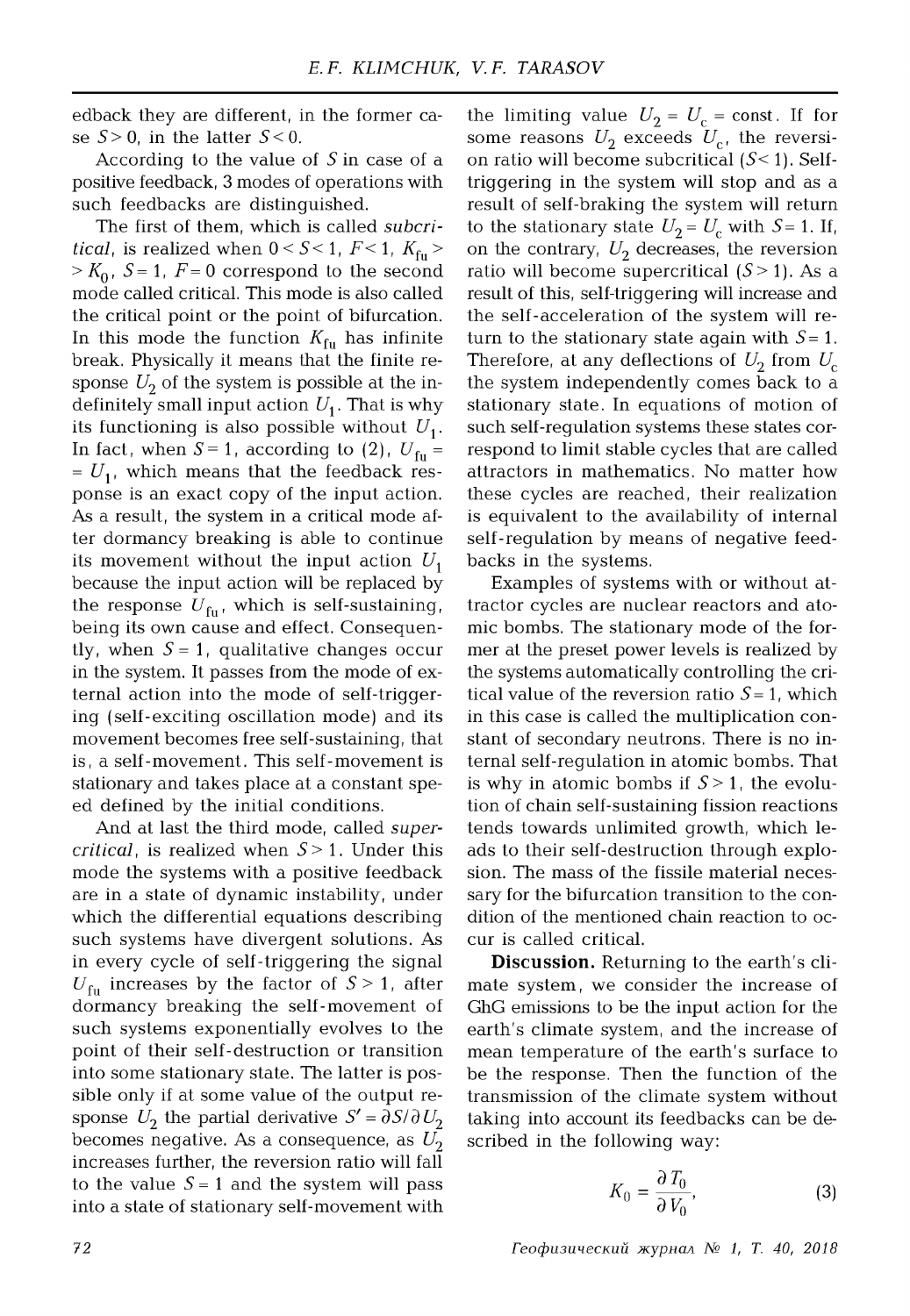where  $\partial V_0$  is the increase of the primary GhG emission measured in carbon dioxide equivalent during the same time interval,  $\partial T_0$  is the increase of mean temperature induced by this emission and attributed to during the same time interval. By the primary GhG emission we understand the emission of carbon dioxide from human activities (anthropogenic emission).

Therefore, the time interval is not included explicitly in expression (3). As  $CO<sub>2</sub>$  is an essential part of GhG emissions, it is reasonable to express both primary and secondary GhG emissions in their carbon dioxide equivalents.

In a previous work [Klimchuk, Tarasov, 2005] we singled out 4 main loops of a positive feedback in the earth's climate system. These 4 loops result from secondary GhG emissions caused by the increase of mean temperature due to primary GhG emissions.

We think the positive feedback loop, caused by the secondary emission of water vapor from open reservoirs, to be the first and most important for the following reasons. First, water vapor is the most active greenhouse gas, which absorbs all energy of the infrared spectrum (i. e. the heat) of the earth and prevents its flowing into space. The open reservoirs occupy more than 70 % of the earth's surface. Second, the primary annual water vapor emission amounts to nearly 600 billion tons, which is 1000 times as much as the summed annual natural and anthropogenic carbon dioxide emissions. There fore, the rise of mean temperature caused by primary GhG emissions results in the increase of evaporation from open reservoirs, that is, in the secondary water vapor emission which in turn increases mean temperature due to the accumulation of atmospheric heat energy. In this way an appropriate positive feedback loop is created, which leads to the regenerative self-amplification of the greenhouse effect.

When the water temperature rise the solubility of gases in water falls. This results in the secondary emission from the world's oceans. The amount of  $CO<sub>2</sub>$  dissolved in the world oceans is 55 times as much as the

amount of atmospheric  $CO<sub>2</sub>$ . We believe that the emission of  $CO<sub>2</sub>$  from the world's oceans is the second loop of a feedback in the earth's climate system.

However, recent experimental data have shown that such emissions are not only lacking but that the world's oceans absorbs about two thirds of anthropogenic  $CO<sub>2</sub>$  emissions. It is for this reason that biologists have raised the alarm about the possibility of a substantial increase in oceanic acidity. Under present conditions the world's oceans are powerful inhibitors of the rate of anthropogenic global warming. However, it will be shown below that secondary  $CO<sub>2</sub>$  emissions from the world's oceans do exist but appear in a very specific way.

We think the positive feedback loop caused by secondary  $CH<sub>4</sub>$  emissions from the permafrost zones, where its storage in the form of gas-hydrates is enormous, to be the third. The third positive feedback loop is caused by secondary  $CH<sub>4</sub>$  emission from the permafrost zones.

The fourth positive feedback loop results from the secondary decrease in the earth's reflectivity (albedo) due to continuing reduction in the area of ice and snow cover.

The decrease in the earth's reflectivity leads to the temperature rise of the earth's surface. It can be considered as a virtual emission of an equivalent value of  $CO<sub>2</sub>$  which gives the same temperature rise as the albedo decrease does.

We consider the impact of other possible feedbacks on the earth's climate system as insignificant.

Before defining feedback factors for the four positive feedback loops it is necessary to return to the problem of  $CO<sub>2</sub>$  absorption by the world's oceans. We will consider the records of ice core air bubbles obtained in ice coring at the Russian station Vostok in Antarctica, which generally agree with the data from a similar coring on the Concordia from the European Project for Ice Coring in Antarctica (EPIKA) program. In the article [Petit et al., 1999] provide graphs of time dependence for the surface air temperature of atmospheric  $\mathrm{CO}_2$  and  $\mathrm{CH}_4$  concent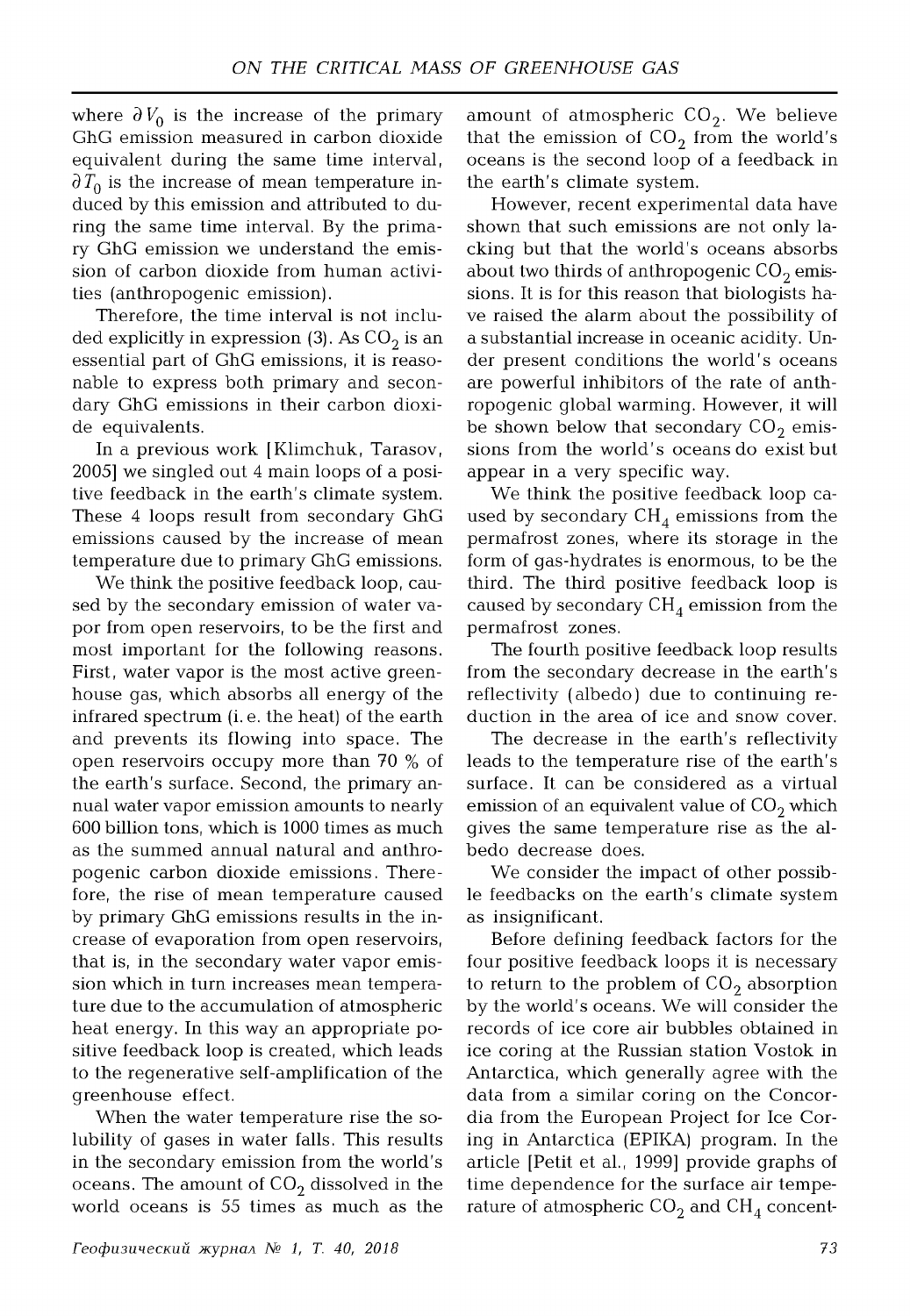rations over 420.000 years. These graphs imply that the earth's climate is subject to cyclic changes of up to about 100,000 years per cycle. We agree with researchers who consider the relevant variation in the amount of solar radiation reaching the earth as the main cause of such cyclicity. Indeed, the solar cycles contributed to the rise of  $CO<sub>2</sub>$ concentration. But it does not prove that the amount of this concentration was defined only by the intensity of solar energy at that time.

The graphs how that at every increase in mean temperature, the atmospheric  $CO<sub>2</sub>$ and  $CH<sub>4</sub>$  concentrations rise. We are sure that at the same time the water evaporation increased and the earth albedo decreased. Consequently, in the past the earth's climate was affected by the three ( ignoring any anthropogenic emissions at that time) mentioned positive feedback loops leading to the regenerative self-amplification of the greenhouse effect. As a result, actual changes in mean temperature exceeded greatly its initial variations caused by changes in amounts of solar radiation merely. The main difference from today was that the primary influence on the earth's climate system were variations in solar radiation, the amplification of which led to increases in mean tem perature, which turned the world's oceans into sources of secondary  $CO<sub>2</sub>$  emission. That is to say, when mean temperatures increased, the value of  $CO<sub>2</sub>$  equilibrium partial pressure or its saturation pressure increased, resulting in  $CO<sub>2</sub>$  emissions.

Today anthropogenic  $CO<sub>2</sub>$  emissions are having a major impact on the climate system as a result of the partial pressure of  $CO<sub>2</sub>$  exceeding the equilibrium value corresponding to the present mean temperature, which has led to the world's oceans absorbing excess of  $CO<sub>2</sub>$  from the atmosphere. However, owing to the increase in mean temperature caused by anthropogenic GhG emissions, the equilibrium value of  $CO<sub>2</sub>$  partial pressure corresponding to mean temperature also continuously increases, which is decreasing the oceans' absorption of this gas. In this way a  $CO<sub>2</sub>$  positive feedback loop is created, with the secondary  $CO_2$  emission be-

ing influenced by this decrease in absorption. Thus, the secondary  $CO_2$  emission from the oceans occur. But they are smaller as some of  $CO<sub>2</sub>$  is absorbed by the world's oceans.

That is why by the increase in the primary GhG emission in (3) its effective value is understood which is equal to

$$
\partial V_0 = \partial V'_0 - \partial V_{\text{car}}\,,\tag{4}
$$

where  $\partial V_0'$  is the actual increase in the primary equivalent GhG emission at the fixed time interval,  $\partial V_{\text{car}}$  is the portion of CO<sub>2</sub> from the primary GhG emission absorbed by the World ocean at the same time interval.

Taking into account the above-mentioned, the feedback factors for the four considered positive feedback loops can be presented as follows:

$$
\alpha_{\text{car}} = \frac{\partial V_{\text{car}}}{\partial T_0}, \quad \alpha_{\text{var}} = \frac{\partial V_{\text{var}}}{\partial T_0}, \quad \alpha_{\text{met}} = \frac{\partial V_{\text{met}}}{\partial T_0},
$$

$$
\alpha_{\text{al}} = \frac{\partial V_{\text{al}}}{\partial T_0}, \tag{5}
$$

where  $\partial V_{\text{car}}$ ,  $\partial V_{\text{var}}$ ,  $\partial V_{\text{met}}$ ,  $\partial V_{\text{al}}$  are the secondary equivalent emissions caused by the primary increase in mean temperature  $\partial T_0$ and resulting from the secondary emission  $CO<sub>2</sub>$ , of water vapor,  $CH<sub>4</sub>$ , and the albedo decrease respectively.

The correctness of the factor  $\alpha_{\rm car}$  is determined by the fact that the absorption of  $CO<sub>2</sub>$  by the World Ocean is allowed for by (4).

Based on this and taking into account (2) and (3) the positive feedback factor  $\alpha_{gh}$  and the reversion ratio  $S_{gh}$  of the greenhouse effect are defined as:

$$
\alpha_{gh} = \alpha_{car} + \alpha_{var} + \alpha_{met} + \alpha_{al},
$$

$$
S_{gh} = \frac{\partial V_{\Sigma}}{\partial V_0},
$$
(6)

where  $\partial V_{\Sigma}$  is the increase of the summed equivalent secondary GhG emission.

From (6) it follows that the reversion ratio  $S_{gh}$  can be called the factor of secondary GhG emission.

Based on (1) the transmission function of the climate system subject to the possible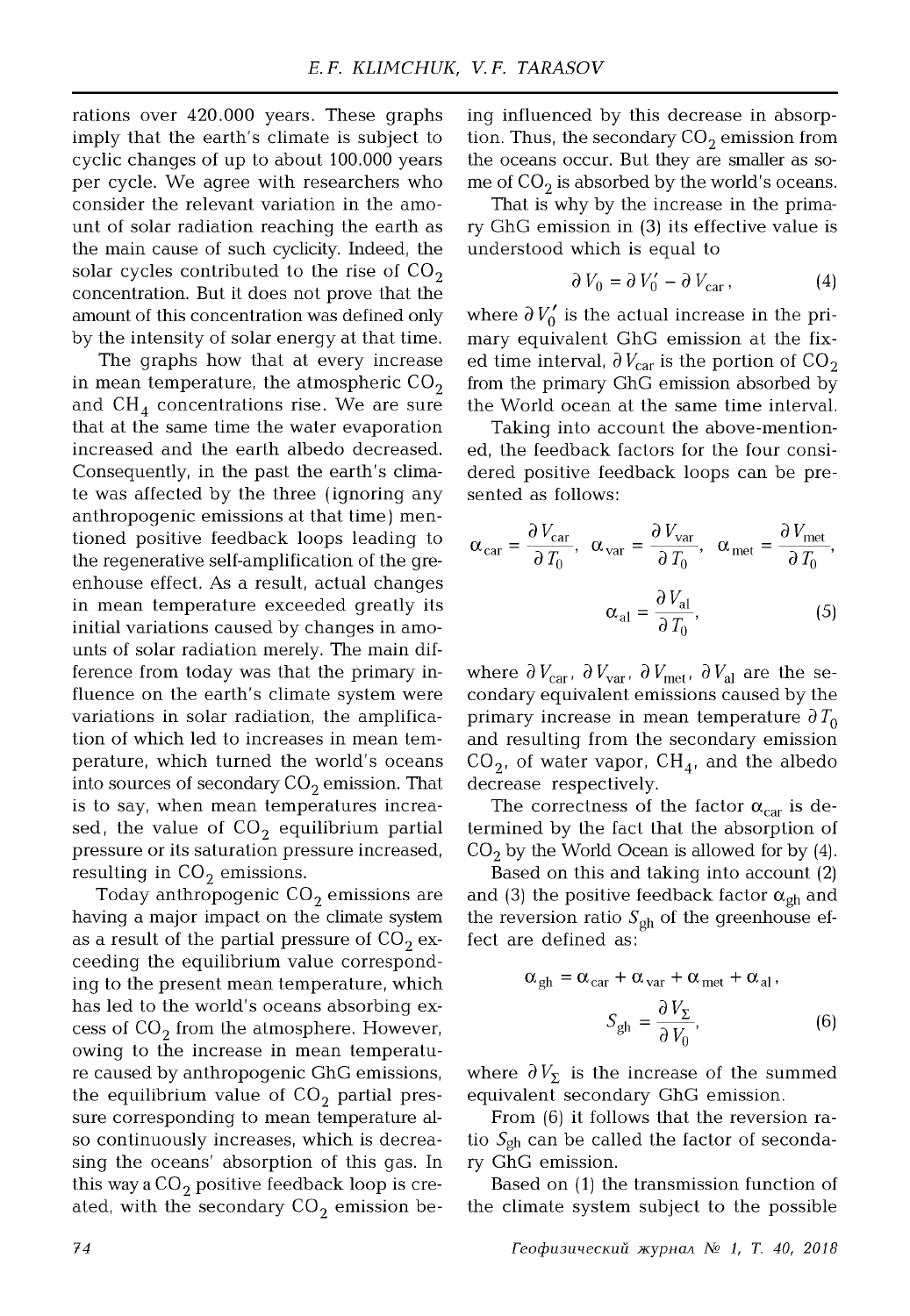regenerative self-amplification of the greenhouse gas emission becomes:

$$
K_{gh} = \frac{\partial T_{gh}}{\partial V_0} = \frac{K_0}{1 - \alpha_{gh} K_0} =
$$

$$
= \frac{K_0}{1 - S_{gh}} = \frac{K_0}{F_{gh}},
$$
(7)

where  $\partial T_{gh}$  is the actual increase in mean temperature subject to the positive feedback influence caused by the increase  $\partial V_0$  in the primary effective GhG emission,  $F_{gh}$  is the recurrent difference of the greenhouse effect.

Taking into account (3), the connection between the primary increase and the actual one in mean temperature in the presence of the regenerative self-amplification of the greenhouse effect is expressed as follows:

$$
\frac{\partial T_{\text{gh}}}{\partial V_0} = \frac{\partial T_0}{\partial V_0 F_{\text{gh}}}, \quad \partial T_{\text{gh}} = \frac{\partial T_0}{F_{\text{gh}}},
$$

$$
F_{\text{gh}} = \frac{\partial T_0}{\partial T_{\text{gh}}}.
$$
(8)

**Conclusion.** Based on the reasoning above we come to the following conclusion. The observed rapid rise of the earth's mean temperature is caused by two factors. The first is the increase of the solar activity [Schaller et al., 2014]. It increases the mean temperature of the earth. But this temperature rise leads to the emission of greenhouse gases from the permafrost zones, increases water evaporation and decreases the albedo. To all this is added the greenhouse gas from man's productive activity. We consider them the primary greenhouse gases. Therefore, the Sun and man's activity caused the appearance of primary gases. These gases account for the second part of the mean tem perature rise due to self-triggering of the earth's climate system owing to positive feedbacks. This part of the temperature rise is the second factor of the observed general temperature rise.

Indeed, from (8) it follows that if now  $S_{gh} > 0$ ,  $F_{gh} < 1$ , then  $\partial T_{gh} > \partial T_0$ . According to (6), the latter is possible provided the summed secondary GhG emissions are commensurable with the effective value of the primary GhG emissions. The calculations in [Torn, Harte, 2006; Scheffer et al., 2006] suggest such a possibility, making the situation dangerous. We think that positive feedback gives rise to a danger more serious than its impact of the earth's temperature only.

Increase in secondary GhG emissions caused by the same primary increase in mean temperature continues to occur as the absolute value of the latter becomes larger. From the graphs in [Petit et al., 1999] it follows that over the latest periods of global warming (in accordance with graphs) the concentration of atmospheric  $CO<sub>2</sub>$  has not exceeded 0.03 % but now  $CO_2$  has 0.038 % and continues to rise rapidly. Furthermore, the earth is close to "the zero mark" of a regular period of global warming resulting from the earth's increased absorption of solar power. Consequently, mean temperature can only continue to rise in the future. At this shows of date facts of global warming (IPCC — Intergovernmental Panel on Climat Change ). That is why it is inevitable in the com ing decades when the summed secondary GhG emission equalizes the primary GhG emission, i. e., the factor of the secondary greenhouse gas emission equals amounts to the critical value  $S_{gh} = 1$ . The further increase of this factor will lead to the bifurcation transition of the earth's climate system in which self-triggering of the secondary GhG emissions results in a state of self-heating with the tendency for mean temperature to rise indefinitely. This process can enter a stationary state only after the complete evaporation of the earth's entire water surface. In such a case, the pressure on the earth's surface will reach 300 atm and the temperature will exceed 500 °C. The total mass of atmospheric GhG with which the mentioned bifurcation will take place we call *critical.* The potentialities of the greenhouse effect are clearly demonstrated by planet Venus.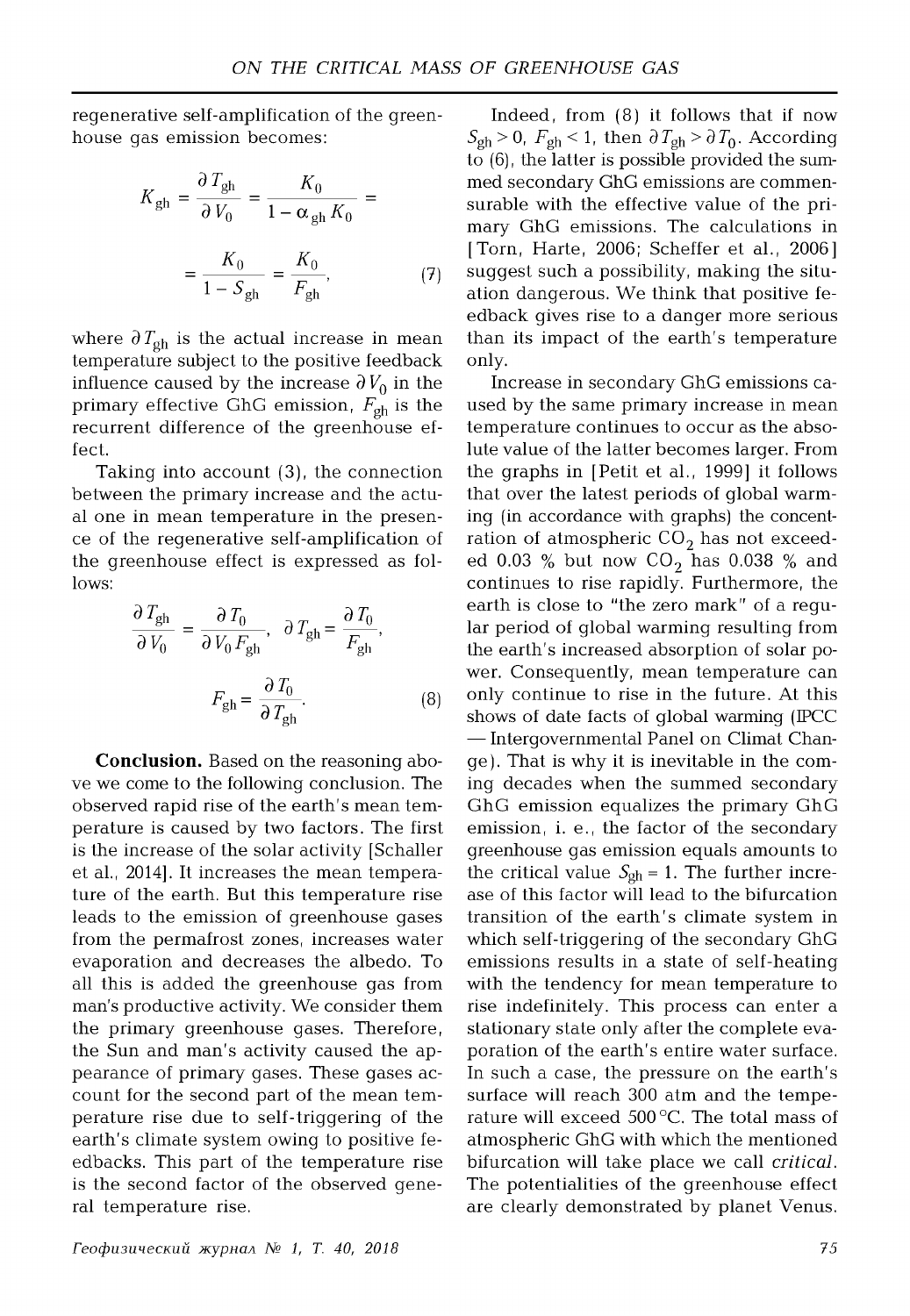Due to the supercritical carbon-dioxide atmosphere of this planet, the surface temperature of Venus is between  $430-470$  °C with the pressure on the planet's surface at 100 atm.

It is accounted for by the fact that in this case the available zones of heat and cold will exhibit their persistence under gradual temperature rise. As a result, some parts of the earth experience rain showers (dumping of accumulated water vapor) while others experience equalizes hurricanes and tornadoes as a result of thermodynamic disequilibrium.

Every new emission of a primary (anthropogenic) GhG causes the growth (or concentration) of the GhG shielding layer which will reduce the amount of the earth's heat radiation escaping into space. This reduction will occur exponentially with the emission of every new primary GhG portion as the intensity of any radiation going through the shielding layer falls exponentially, that is,

the earth's capacity to shield heat improves. It means that value  $K_0 = \partial T_0 / \partial V_0$ , in (3) and (7) is the increasing time function, which increases the danger of the early occurrence of this state.

The conclusion to be drawn from this dis*cussion is the view of some climatologists that the future temperature rise in the earth's atmosphere poses no risk to be dangerous.* It causes our anxiety.

Taking into account inestigations about impact at climate positive feedback are contining [Plattner et al., 2009; MacDougall et al., 2015; MacDougall, Knutti, 2016; Rugenstein et al., 2016] we propose that researchers calculate estimates of the time dependence  $\partial F_{gh}/\partial t$  i. e., the rate of approach to the self-heating bifurcation and estimate the likely time necessary for the transition to this state under the condition of future growth of the increase in the primary GhG emission.

# **On the critical mass of greenhouse gas**

### **©** *\E.F. Klimchuk, V.F. Tarasov, 2018*

In recent years, changes in the Earth's climate have raised concern all around the globe. Climatologists have been drawing connections between global warming and a growing number of natural disasters, unexpected temperature fluctuations in some regions of the world and a number of other climatic aberrations. Within the scientific community, the opinions as to the nature and mechanism of the Earth's climate change have split. Some contend that since the beginning of the industrial revolution, the carbon dioxide levels in the air have been steadily rising due to human production activities. Along with other gases, carbon dioxide has been inculpated for the greenhouse effect. In connection with this, a number of recent international confeences have adopted resolutions to reduce carbon dioxide emissions into the atmosphere. Another group of climatologists bases its findings on observations of solar activity, arguing that global warming is caused by a recurring spike in solar activity, with the current increase due to end soon, potentially giving way to a new ice age down the road. In the following work, we put forth yet another hypothesis regarding global warming. The influence of four main positive feedback loops caused by the secondary emission of water vapor,  $CO_2$ ,  $CO_4$ , and decreased albedo on the earth's climate system is shown on the basis of the general theory of feedback. If the present level of primary anthropogenic emissions of greenhouse gas (GhG) keeps, the total mass of atmospheric greenhouse gas can run up to such a critical value that the mentioned feedbacks, which give rise to self-amplification of the greenhouse effect, can cause the bifurcation transition of the climate system to the state of self-heating tending to the unlimited rise of mean temperature of the earth's surface.

**Key words:** greenhouse gas, positive feedback, temperature rise, bifurcation transition.